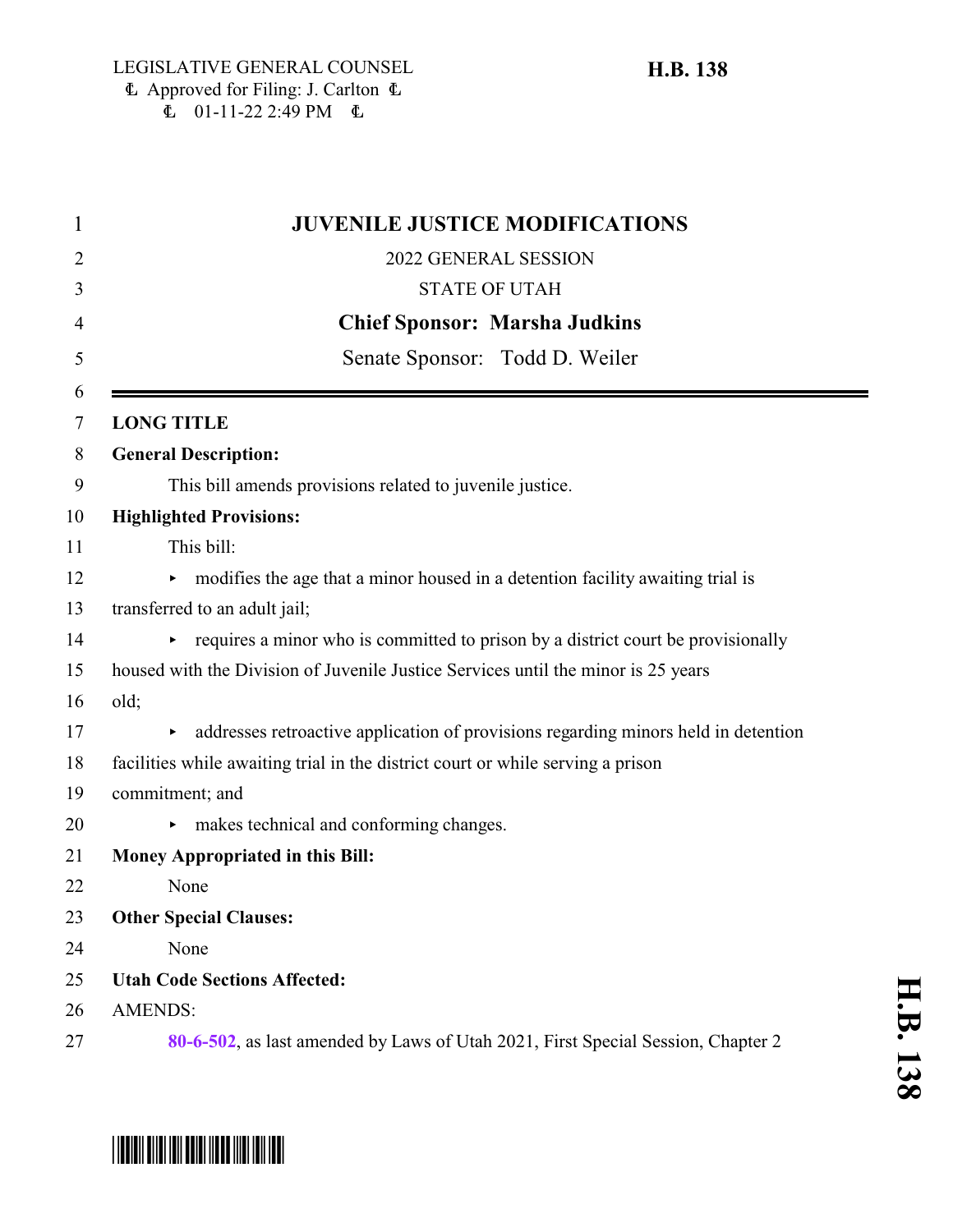# <span id="page-1-0"></span>**H.B. 138 01-11-22 2:49 PM**

|        | 80-6-504, as last amended by Laws of Utah 2021, First Special Session, Chapter 2<br>80-6-507, as last amended by Laws of Utah 2021, First Special Session, Chapter 2 |
|--------|----------------------------------------------------------------------------------------------------------------------------------------------------------------------|
|        | Be it enacted by the Legislature of the state of Utah:                                                                                                               |
|        | Section 1. Section 80-6-502 is amended to read:                                                                                                                      |
|        | 80-6-502. Criminal information for a minor in district court.                                                                                                        |
|        | (1) If a prosecuting attorney charges a minor with aggravated murder under Section                                                                                   |
|        | 76-5-202 or murder under Section 76-5-203, the prosecuting attorney shall file a criminal                                                                            |
|        | information in the district court if the minor was the principal actor in an offense and the                                                                         |
|        | criminal information alleges:                                                                                                                                        |
|        | (a) the minor was 16 or 17 years old at the time of the offense; and                                                                                                 |
|        | (b) the offense for which the minor is being charged is:                                                                                                             |
|        | [Section 76-5-202,] aggravated murder, as described in Section 76-5-202; or<br>(i)                                                                                   |
|        | (ii) [Section $76-5-203$ ] murder, as described in Section $76-5-203$ .                                                                                              |
|        | (2) If the prosecuting attorney files a criminal information in the district court in                                                                                |
|        | accordance with Subsection (1), the district court shall try the minor as an adult, except:                                                                          |
|        | (a) the minor is not subject to a sentence of death in accordance with Subsection                                                                                    |
|        | $76-3-206(2)(b)$ ; and                                                                                                                                               |
|        | (b) the minor is not subject to a sentence of life without parole in accordance with                                                                                 |
|        | Subsection 76-3-206(2)(b) or 76-3-207.5(3) or Section 76-3-209.                                                                                                      |
|        | (3) (a) Except for a minor who is subject to the authority of the Board of Pardons and                                                                               |
|        | Parole, a minor charged with aggravated murder or murder under Subsection (1) shall be held                                                                          |
|        | in a detention facility.                                                                                                                                             |
|        | (b) A minor held in a detention facility under Subsection $(3)(a)$ shall remain in the                                                                               |
|        | facility:                                                                                                                                                            |
|        | (i) until released by the district court; or                                                                                                                         |
|        | (ii) if convicted, until sentencing.                                                                                                                                 |
|        | (4) If a minor is held in a detention facility under Subsection $(3)(a)$ , the district court                                                                        |
| shall: |                                                                                                                                                                      |
|        | (a) advise the minor of the right to bail; and                                                                                                                       |
|        | (b) set initial bail in accordance with Title 77, Chapter 20, Bail.                                                                                                  |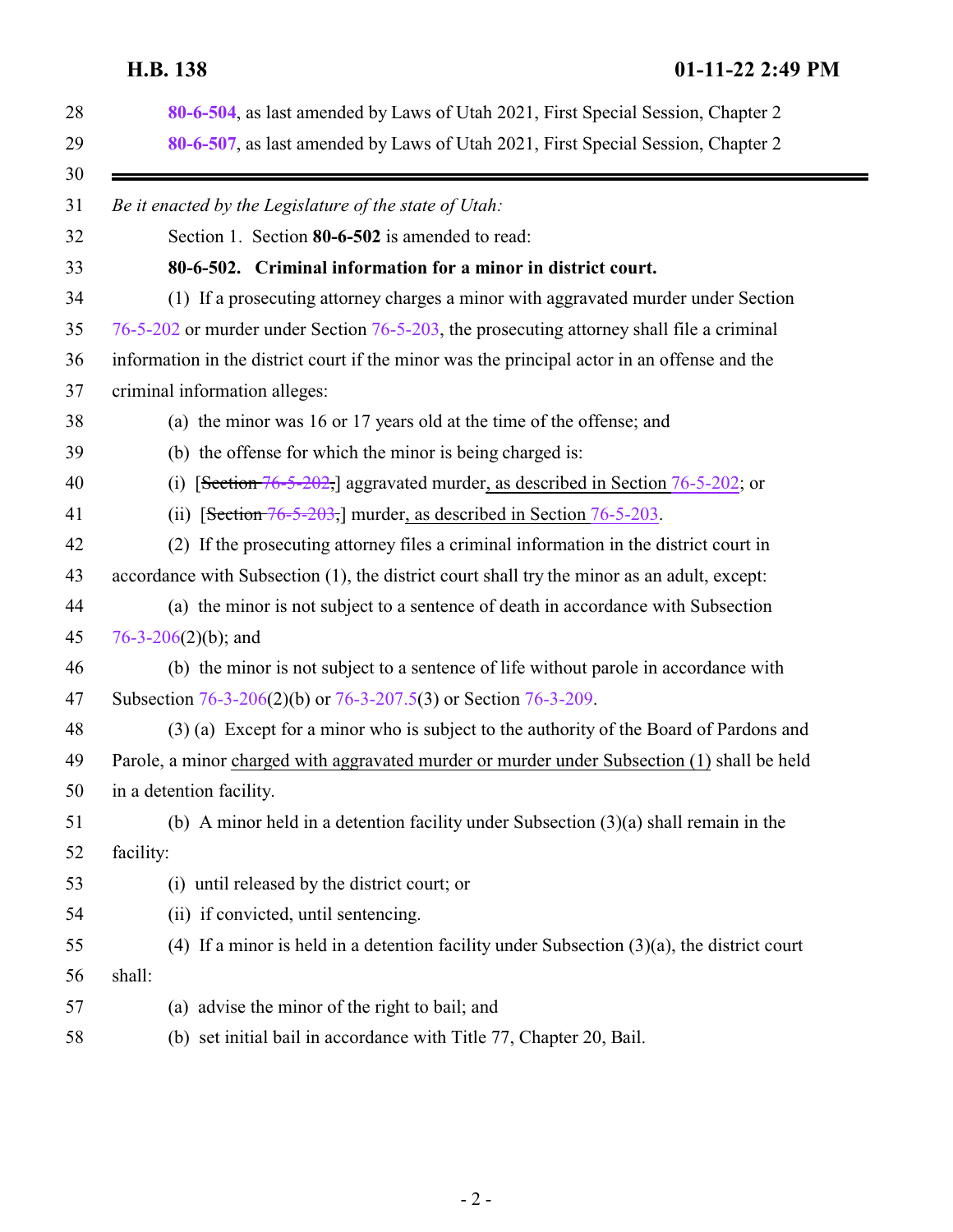# **01-11-22 2:49 PM H.B. 138**

<span id="page-2-0"></span>

| 59 | $(5)$ (a) If a minor held in a detention facility under Subsection $(3)(a)$ attains the age of     |
|----|----------------------------------------------------------------------------------------------------|
| 60 | $[2+]$ 25 years old, the minor shall:                                                              |
| 61 | (i) be transferred within 30 days to an adult jail; and                                            |
| 62 | (ii) remain in the adult jail until:                                                               |
| 63 | $\left[\frac{a}{a}\right]$ (A) released by the district court; or                                  |
| 64 | $[\phi]$ (B) if convicted, sentencing.                                                             |
| 65 | (b) Subsection $(5)(a)$ applies to any minor who is being held in a detention facility as          |
| 66 | described in Subsection $(3)(a)$ on or after May 4, 2022.                                          |
| 67 | (6) If a minor is held in a detention facility under Subsection $(3)(a)$ and the minor's           |
| 68 | conduct or condition endangers the safety or welfare of others in the detention facility, the      |
| 69 | district court may find that the minor shall be detained in another place of confinement           |
| 70 | considered appropriate by the district court, including a jail or an adult facility for pretrial   |
| 71 | confinement.                                                                                       |
| 72 | (7) If a minor is charged for aggravated murder or murder in the district court under              |
| 73 | this section, and all charges for aggravated murder or murder result in an acquittal, a finding of |
| 74 | not guilty, or a dismissal:                                                                        |
| 75 | (a) the juvenile court gains jurisdiction over all other offenses committed by the minor;          |
| 76 | and                                                                                                |
| 77 | (b) the division gains jurisdiction over the minor.                                                |
| 78 | Section 2. Section 80-6-504 is amended to read:                                                    |
| 79 | 80-6-504. Preliminary hearing -- Grounds for transfer -- Detention of a minor                      |
| 80 | bound over to the district court.                                                                  |
| 81 | (1) If a prosecuting attorney files a criminal information in accordance with Section              |
| 82 | 80-6-503, the juvenile court shall conduct a preliminary hearing to determine whether a minor      |
| 83 | should be bound over to the district court for a qualifying offense.                               |
| 84 | (2) At the preliminary hearing under Subsection (1), the prosecuting attorney shall have           |
| 85 | the burden of establishing:                                                                        |
| 86 | (a) probable cause to believe that a qualifying offense was committed and the minor                |
| 87 | committed that offense; and                                                                        |
| 88 | (b) by a preponderance of the evidence, that it is contrary to the best interests of the           |
| 89 | minor and the public for the juvenile court to retain jurisdiction over the offense.               |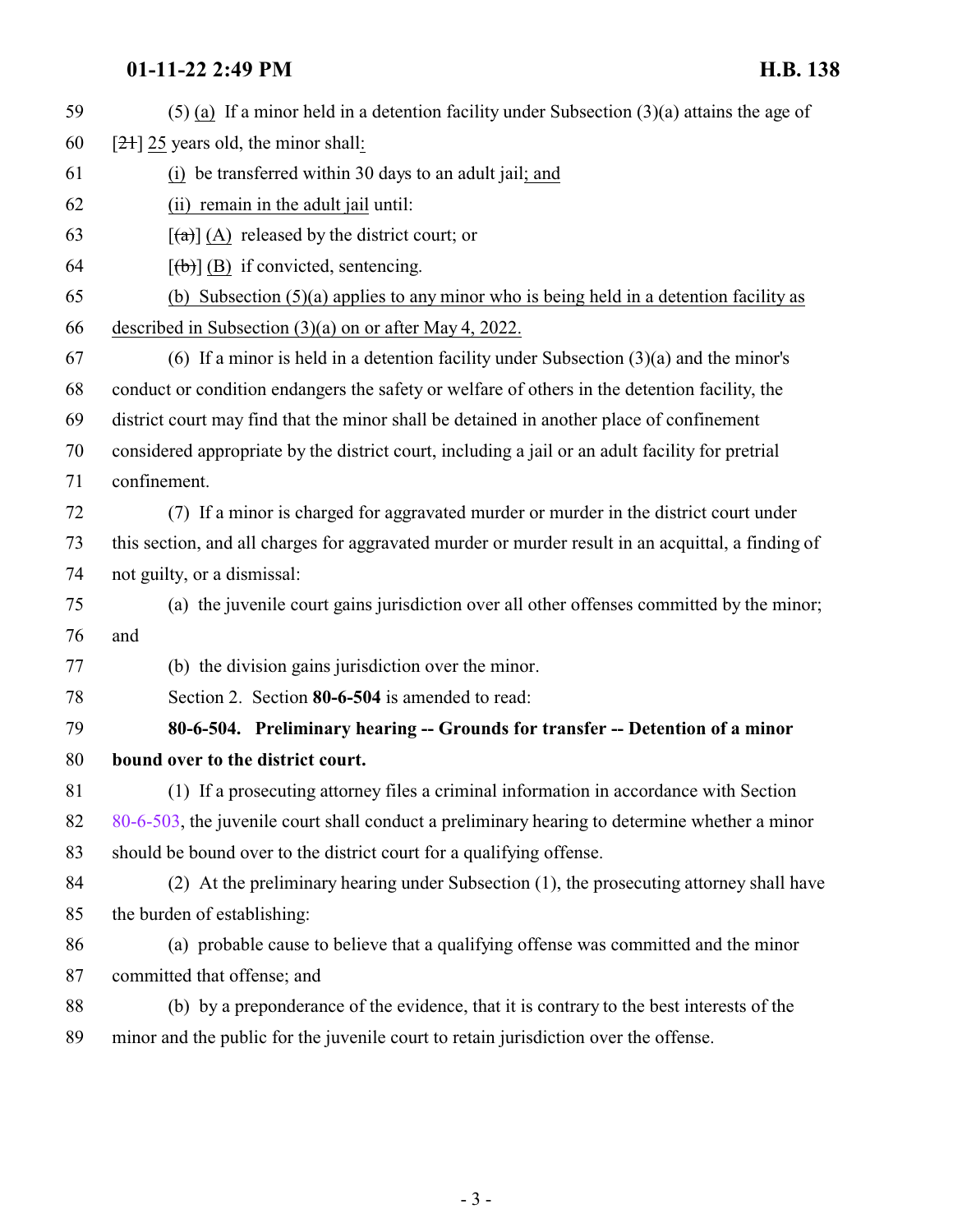## **H.B. 138 01-11-22 2:49 PM**

 (3) In making a determination under Subsection (2)(b), the juvenile court shall consider and make findings on: (a) the seriousness of the qualifying offense and whether the protection of the community requires that the minor is detained beyond the amount of time allowed under Subsection [80-6-802](http://le.utah.gov/UtahCode/SectionLookup.jsp?section=80-6-802&session=2022GS)(1), or beyond the age of continuing jurisdiction that the juvenile court may exercise under Section [80-6-605](http://le.utah.gov/UtahCode/SectionLookup.jsp?section=80-6-605&session=2022GS); (b) the extent to which the minor's actions in the qualifying offense were committed in an aggressive, violent, premeditated, or willful manner; (c) the minor's mental, physical, educational, trauma, and social history; (d) the criminal record or history of the minor; and (e) the likelihood of the minor's rehabilitation by the use of services and facilities that 101 are available to the juvenile court. (4) The amount of weight that each factor in Subsection (3) is given is in the juvenile court's discretion. (5) (a) The juvenile court may consider any written report or other material that relates to the minor's mental, physical, educational, trauma, and social history. (b) Upon request by the minor, the minor's parent, guardian, or other interested party, the juvenile court shall require the person preparing the report, or other material, under Subsection (5)(a) to appear and be subject to direct and cross-examination. (6) At the preliminary hearing under Subsection (1), a minor may testify under oath, call witnesses, cross-examine witnesses, and present evidence on the factors described in Subsection (3). (7) (a) A proceeding before the juvenile court related to a charge filed under this part shall be conducted in conformity with the Utah Rules of Juvenile Procedure. (b) Sections [80-6-602](http://le.utah.gov/UtahCode/SectionLookup.jsp?section=80-6-602&session=2022GS), [80-6-603](http://le.utah.gov/UtahCode/SectionLookup.jsp?section=80-6-603&session=2022GS), and [80-6-604](http://le.utah.gov/UtahCode/SectionLookup.jsp?section=80-6-604&session=2022GS) are applicable to the preliminary hearing under this section. (8) If the juvenile court finds that the prosecuting attorney has met the burden of proof under Subsection (2), the juvenile court shall bind the minor over to the district court to be held for trial. (9) (a) If the juvenile court finds that a qualifying offense has been committed by a minor, but the prosecuting attorney has not met the burden of proof under Subsection (2)(b),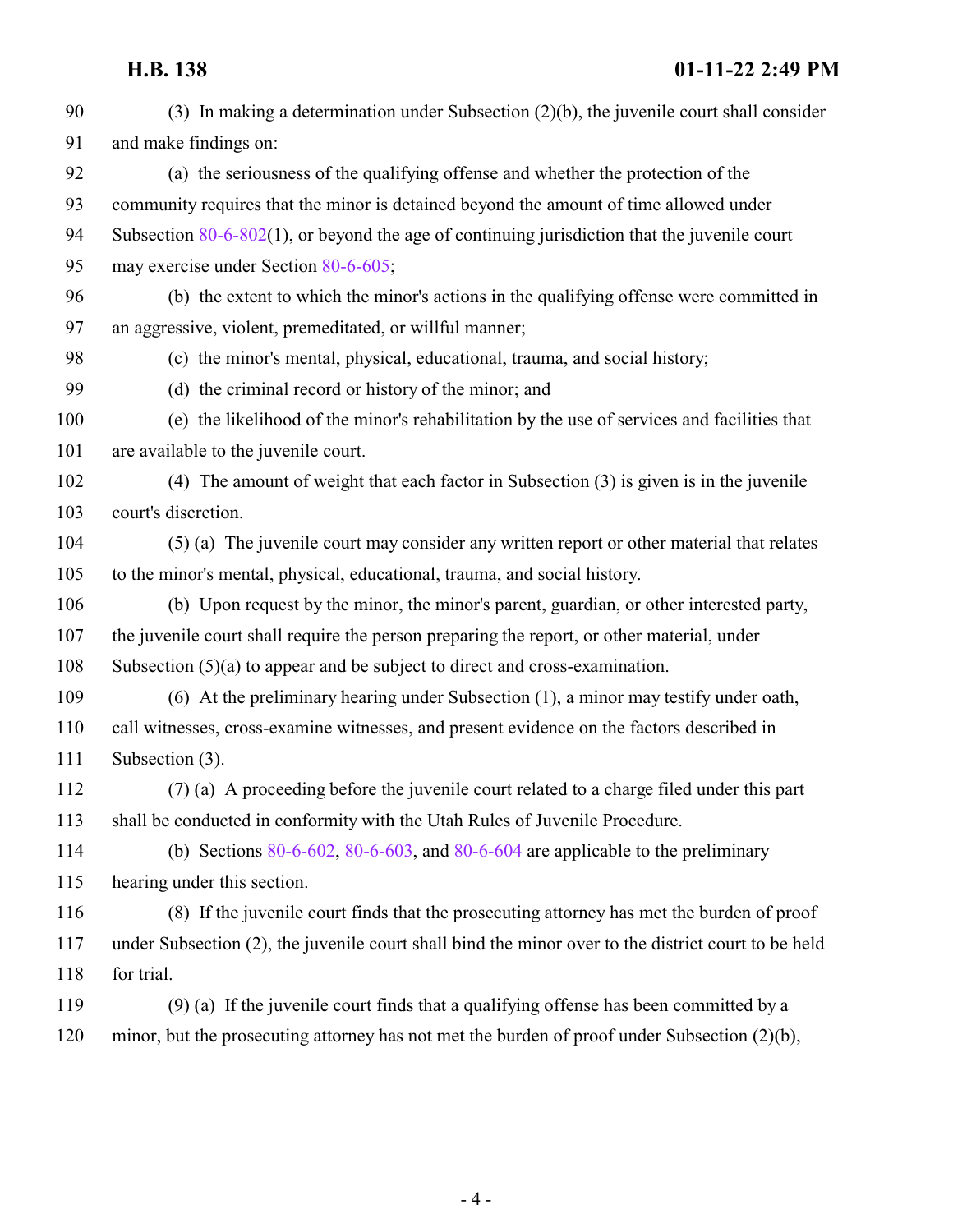### **01-11-22 2:49 PM H.B. 138**

 the juvenile court shall: (i) proceed upon the criminal information as if the information were a petition under Section [80-6-305](http://le.utah.gov/UtahCode/SectionLookup.jsp?section=80-6-305&session=2022GS); (ii) release or detain the minor in accordance with Section [80-6-207](http://le.utah.gov/UtahCode/SectionLookup.jsp?section=80-6-207&session=2022GS); and (iii) proceed with an adjudication for the minor in accordance with this chapter. (b) If the juvenile court finds that the prosecuting attorney has not met the burden under Subsection (2) to bind a minor over to the district court, the prosecuting attorney may file a motion to extend the juvenile court's continuing jurisdiction over the minor's case until the minor is 25 years old in accordance with Section [80-6-605](http://le.utah.gov/UtahCode/SectionLookup.jsp?section=80-6-605&session=2022GS). (10) (a) A prosecuting attorney may charge a minor with a separate offense in the same criminal information as the qualifying offense if the qualifying offense and separate offense arise from a single criminal episode. (b) If the prosecuting attorney charges a minor with a separate offense as described in Subsection (10)(a): (i) the prosecuting attorney shall have the burden of establishing probable cause to believe that the separate offense was committed and the minor committed the separate offense; and (ii) if the prosecuting attorney establishes probable cause for the separate offense under Subsection (10)(b)(i) and the juvenile court binds the minor over to the district court for the qualifying offense, the juvenile court shall also bind the minor over for the separate offense to 141 the district court. (11) If a grand jury indicts a minor for a qualifying offense: (a) the prosecuting attorney does not need to establish probable cause under Subsection (2)(a) for the qualifying offense and any separate offense included in the indictment; and (b) the juvenile court shall proceed with determining whether the minor should be bound over to the district court for the qualifying offense and any separate offense included in 147 the indictment in accordance with Subsections (2)(b) and (3). (12) If a minor is bound over to the district court, the juvenile court shall: (a) issue a criminal warrant of arrest for the minor to be held in a detention facility; (b) advise the minor of the right to bail; and (c) set initial bail in accordance with Title 77, Chapter 20, Bail.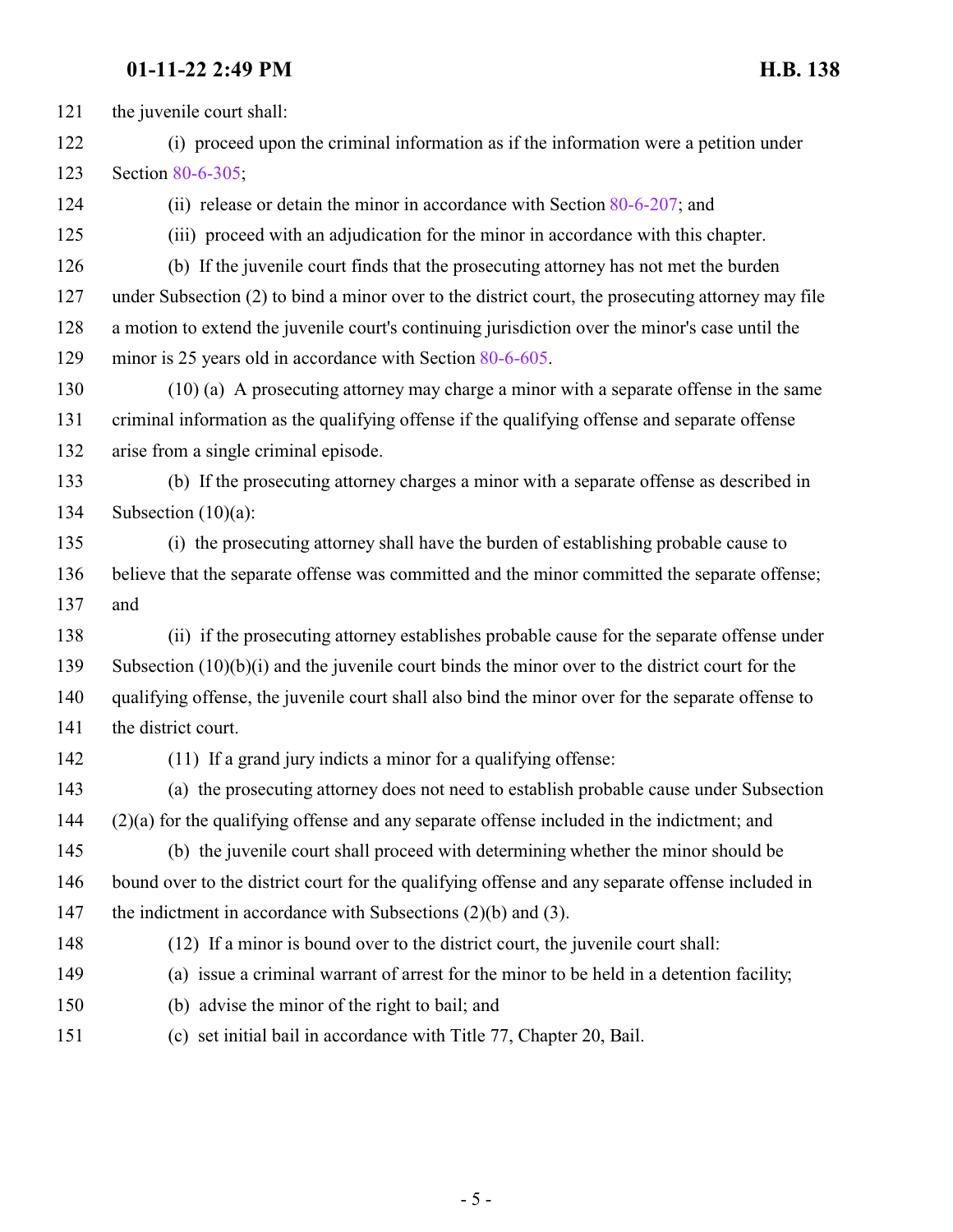### **H.B. 138 01-11-22 2:49 PM**

<span id="page-5-0"></span> (13) If the juvenile court orders the minor to be detained until the time of trial: (a) the minor shall be held in a detention facility, except that a minor who is subject to the authority of the Board of Pardons and Parole may not be held in a detention facility; and (b) the minor shall remain in the detention facility: (i) until released by a district court; or (ii) if convicted, until sentencing. (14) (a) If a minor is held in a detention facility under Subsection (13) and the minor attains the age of [21] 25 years old while detained at the detention facility, the minor shall: 160 (i) be transferred within 30 days to an adult jail [to remain:]; and (ii) remain in the adult jail until:  $[(a)] (A)$  [until] released by the district court; or  $[(\theta)]$  (B) if convicted,  $[\text{until}]$  sentencing. (b) Subsection (14)(a) applies to any minor being held in a detention facility as described in Subsection (13) on or after May 4, 2022. (15) Except as provided in Subsection (16) and Section [80-6-507](#page-5-0), if a minor is bound over to the district court under this section, the jurisdiction of the division and the juvenile court over the minor is terminated for the qualifying offense and any other separate offense for which the minor is bound over. (16) If a minor is bound over to the district court for a qualifying offense and the qualifying offense results in an acquittal, a finding of not guilty, or a dismissal: (a) the juvenile court regains jurisdiction over any separate offense committed by the minor; and (b) the division regains jurisdiction over the minor. Section 3. Section **80-6-507** is amended to read: **80-6-507. Commitment of a minor by a district court.** (1) (a) [When sentencing a minor, if] If the district court determines that probation is not appropriate and commitment to prison is an appropriate sentence when sentencing a minor:  $[(a)]$  (i) the district court shall order the minor committed to prison; and  $[(\theta)]$  (ii) the minor shall be provisionally housed in a secure care facility until the minor reaches [21] 25 years old, unless released earlier from incarceration by the Board of Pardons and Parole.